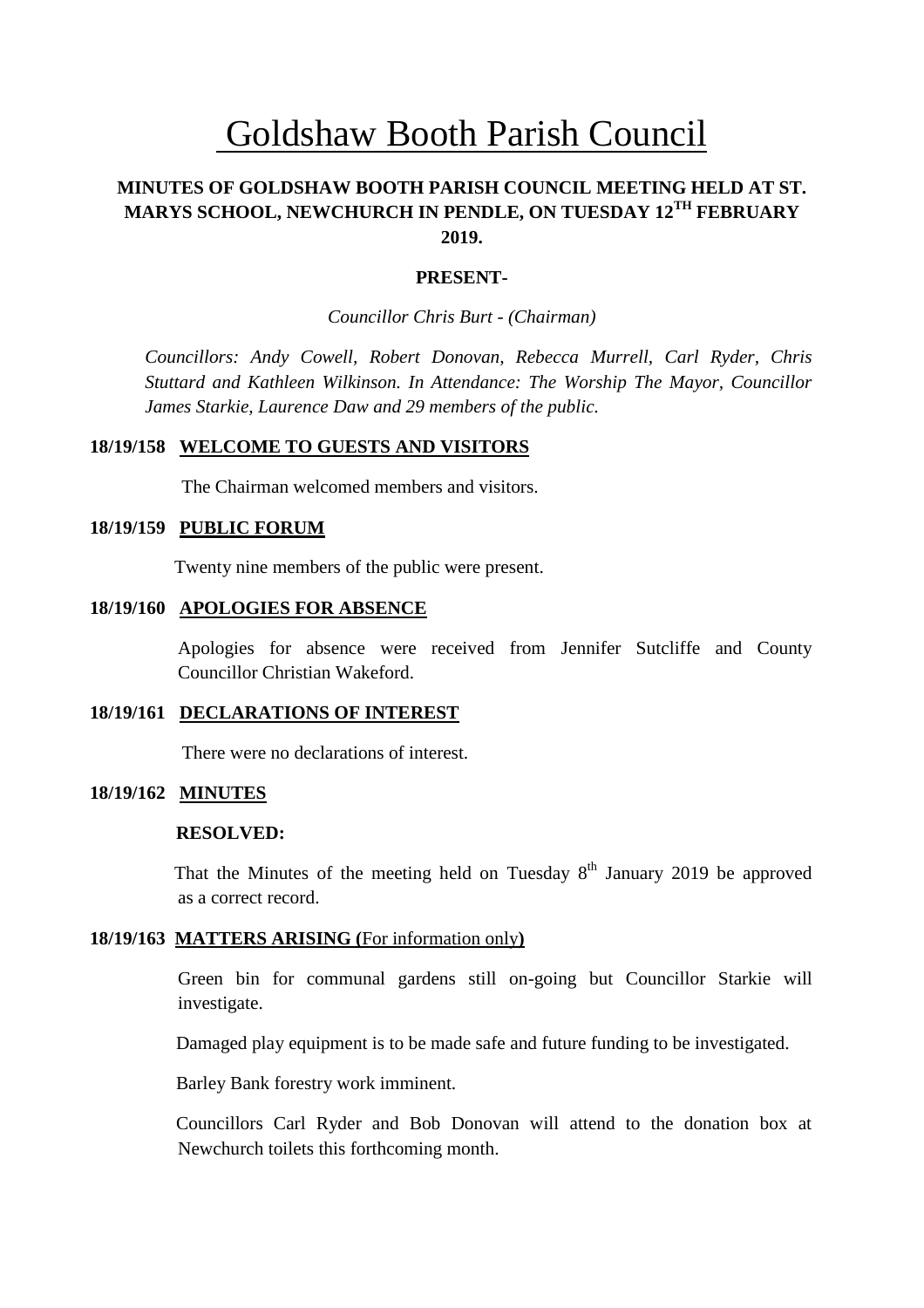## **18/19/164 REPORTS FROM CHAIRMAN AND PARISH COUNCIL**

## Councillor Burt

Reported that as agreed, he had contacted the Planning Department at PBC to ascertain that application number 17/023/FUL had been constructed in accordance with the original plans. As a matter of interest, he added that PBC will only look at a completed building if they are asked to and if it is thought that a building is not within the agreed regulations, this should be raised with the planning department.

He had attended the Barrowford and Western Parishes Committee meeting on the  $7<sup>th</sup>$ February where the bid of £2000 for CCTV, by the Parish Council, was approved. Details of the Community Fund had been given. The fund had been divided equally between all Pendle Council elected members, which equated to £2040 each. The budget allocated can be spent by each Councillor or pooled together. There is no time limit for applications. The Parish Council had agreed to apply for funds for the repair of free standing dry stone walls.

The planning application 18/0818/FUL was rejected by Councillors. Enforcement of the decision will only take place when the appeal process has been exhausted.

He was attending a meeting in connection with the Best Kept Village Competition on the  $11<sup>th</sup>$  February 2019 and would report back.

## Councillor Murrell

Reported that Sabden Fold residents were very pleased with the recently repaired pot holes and the imminent arrival of the new grit bin.

## Councillor Wilkinson

Reported that the notice board in Spenbrook needs attention.

Toilet income was £35.00.

## Councillor Ryder

Reported that he had spoken to a few gardeners and arranged meetings. The only one to provide a quotation was Jonathan Newhouse who is currently the lengthsman for Cliviger Parish Council. He had spoken with the Council and they had provided a good reference. The gardener had quoted a one off price of £200 to do an "after winter" clean up on all five garden areas and will then provide a price for maintenance thereafter.

He had obtained a quotation for a grit bin from North Valley Supplies, (a Sabden Fold resident) which at £125 plus VAT had been the cheapest quote. The bin should be delivered on Tuesday of this week. The grit bin positioned at the Boskins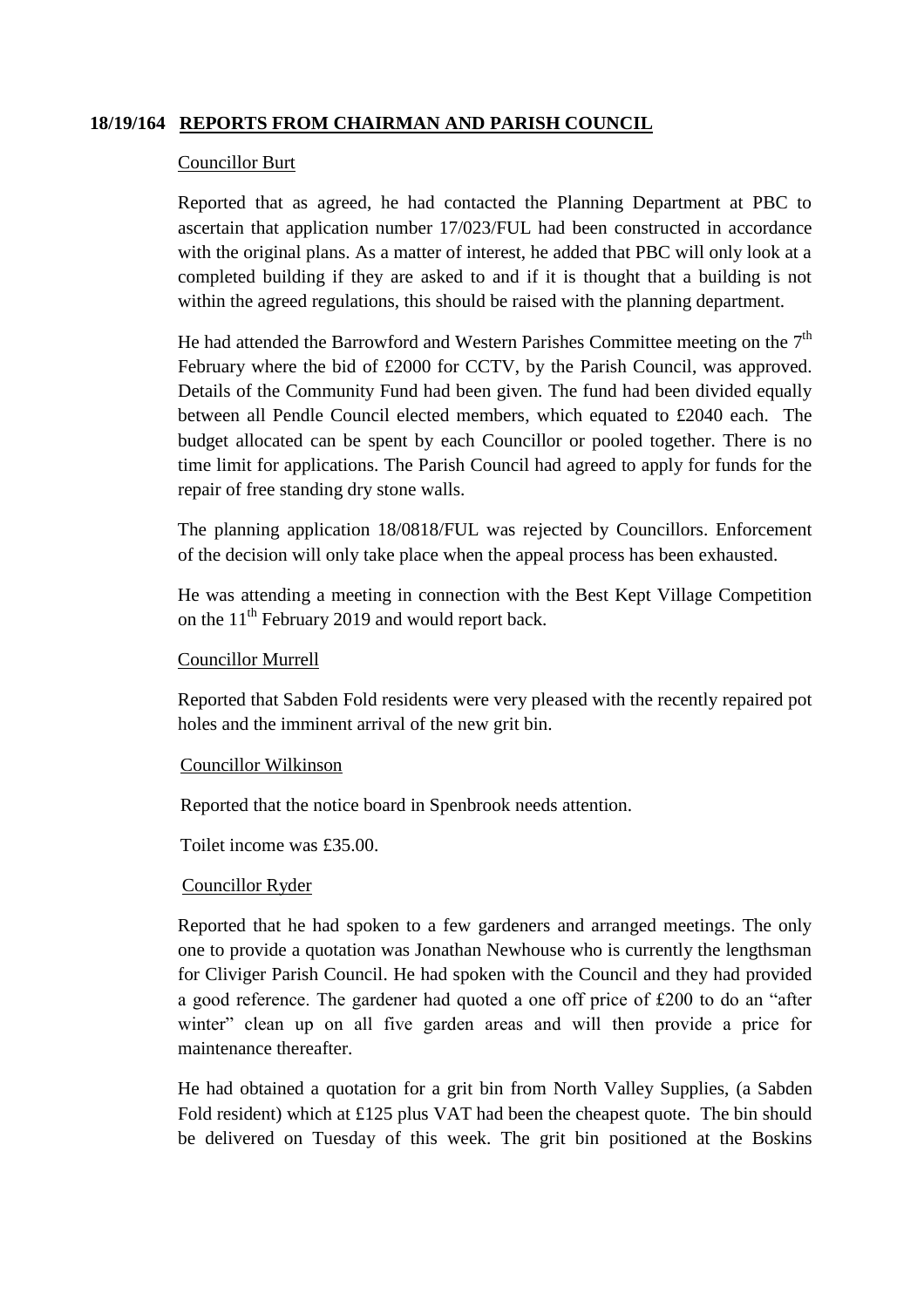required replacing and had been logged on the LCC website, it may be that the Parish Council will need to purchase a replacement bin.

He is currently in contact with Boundless Networks to supply a free connection from their Community Fund for the CCTV installation.

He had spoken to William Lancaster regarding parking cones at weekends outside the kennels as they have not been in place in recent weeks, the cones were in place on Sunday.

In conjunction with Shaun Standring, he had looked at the ginnel between Osborne Terrace and Gorrell Close and was awaiting a price for repair.

He had been in contact with Laurence Daw regarding the fencing at the mill site which had blown down over the weekend but he had not received a reply from him.

## Councillor Cowell

Reported that he had sent all the off-site highway queries to Laurence Daw. This included the footway between Gorrell Close and Osborne Terrace, the visibility splay arrangement at the car park entrance/exit and repositioning of the speed limit terminal point/village gateway.

#### Councillor Stuttard

Reported that he had repositioned the bus stop flag to the top of the post in Spenbrook. The backing board in the notice board in Newchurch had lifted and he will repair this.

## **18/19/165 SPENBROOK MILL**

Laurence Daw gave a brief talk on the Mill development and Cheshire Estates.

A resident asked whether the entrance position will stay the same (yes).

A resident asked whether the development in general will stay the same as per the plans (yes).

A resident queried the upgrade of the Electricity sub-station and wanted assurances that power to other properties won't be affected.

A resident asked whether the Mill or construction of the properties will be done first. Likely that mill and three properties will be done first.

A resident raised concerns over affect on the existing culvert.

A resident raised concerns over the increase in the discharge of water into Spen Brook and the effect on the water course further down-stream.

A resident raised the issue of the Mill chimney. It is hoped to be retained.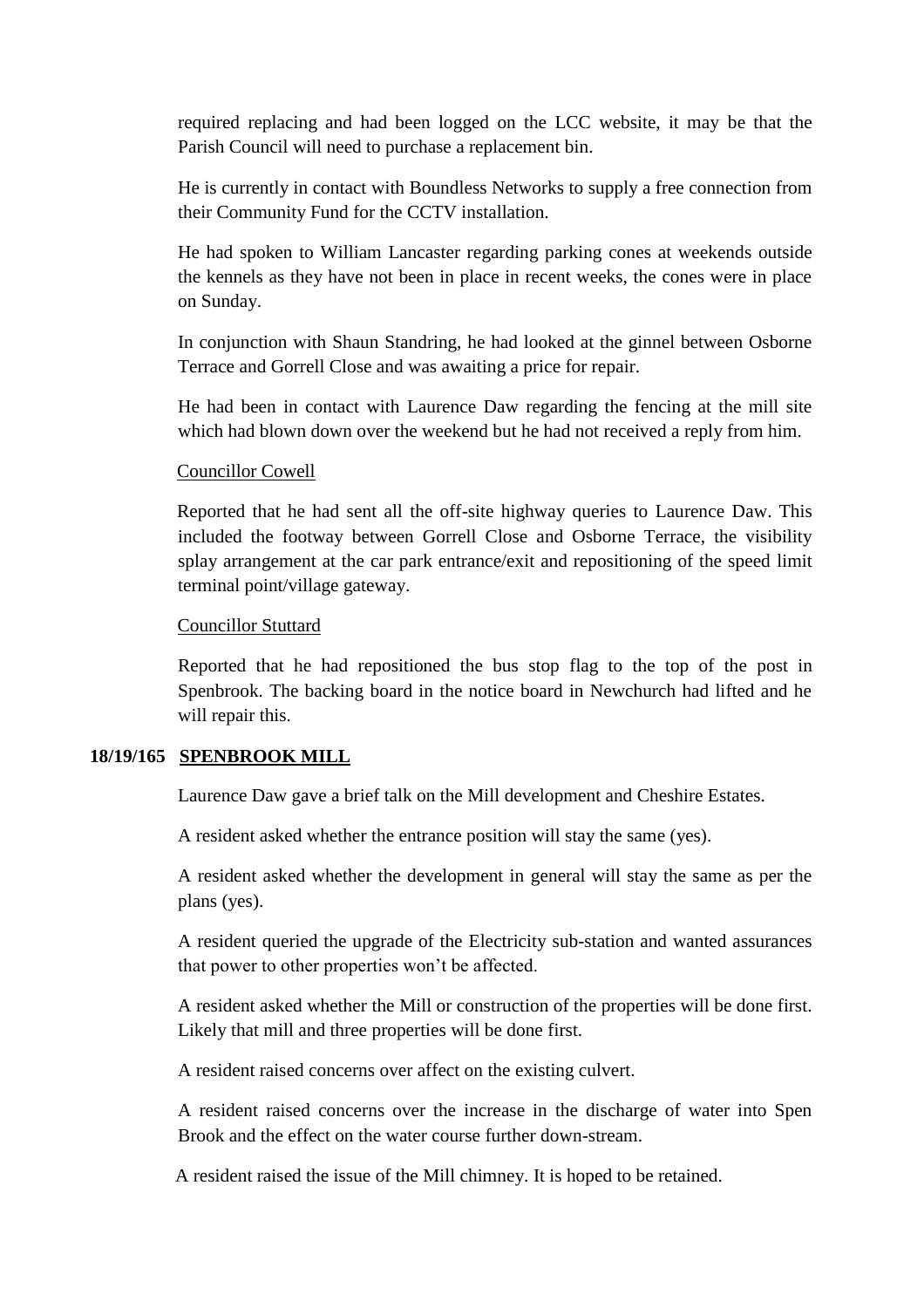A resident asked about affordable housing. One is proposed as part of the plans.

A resident asked about construction programme. Likely 1st phase (mill and 3 properties) 7-8 months, remaining properties - 12 months.

A traffic management plan is yet to be drawn up to control HGV movements.

A start date is TBD. Further planning is required but it is hoped that work will start in the summer time.

Laurence Daw offered to attend a future meeting to provide answers to tonight's unanswered questions.

## **RESOLVED:**

That the information is noted and will be discussed again at a future visit.

## **18/19/166 BID FOR FUNDING – REBUILDING OF STONE WALLS**

Members discussed the bids.

## **RESOLVED:**

Two dry stone walls near Sabden Fold have been identified for the bid.

## **18/19/167 PLANNING APPLICATION- 19/0042/ADV**

Members discussed the application and agreed that the signs should be more inkeeping with the AONB. Signs should not include advertisements.

## **RESOLVED:**

That the Clerk will advice PBC Planning Department accordingly.

## **18/19/168 PENDLE PRIMARY SCHOOLS FREE SWIMMING INITIATIVE 2019/20**

Members discussed the request and voted on the proposal.

## **RESOLVED:**

That no contribution will be made.

# **18/19/169 BEST KEPT VILLAGE COMPETITION**

It was agreed that entries would be the same as for last year in that one would be for Newchurch and Spenbrook and the other for Sabden Fold

# R**ESOLVED:**

That Councillors Wilkinson and Murrell will coordinate the entries.